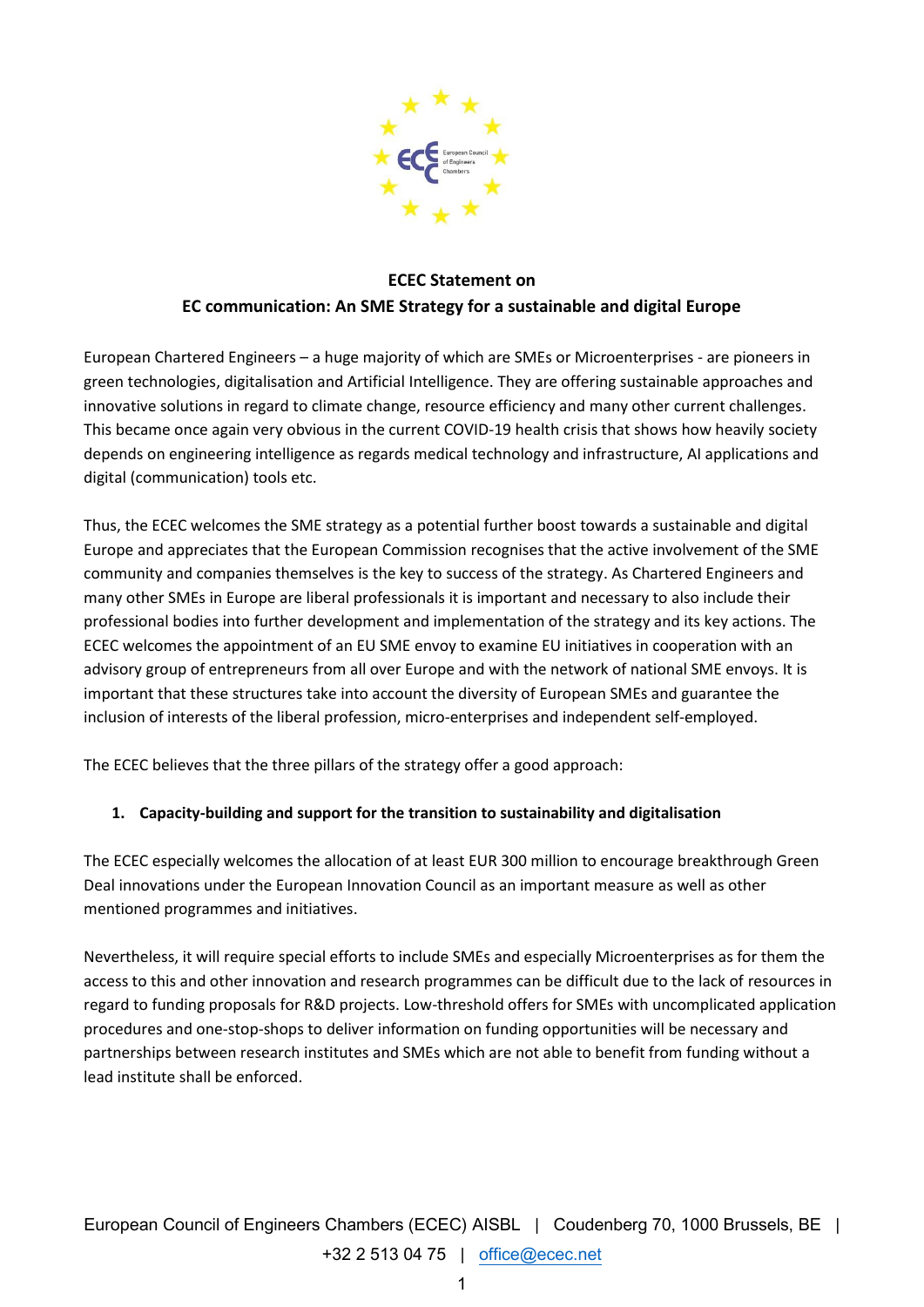#### **2. Reducing regulatory burden and improving market access**

#### **Public Procurement:**

The ECEC agrees on the importance to enhance the market access for SMEs and would like to stress the important role of the new procurement framework in reaching this aim. SME friendly procurement procedures based on quality decisions instead of price only are indeed a very efficient way to enhance the market access for SMEs and should thus be a focus of this strategy. The ECEC would welcome any approaches to oblige public clients to quality procurement procedures for certain services and to divide larger contracts into smaller lots to create opportunities for smaller offices. The EC approach regarding the calculation of contract values saying that the contract values of planning services related to a project should generally be added together is therefore clearly counterproductive in regard to SME access to public procurement.

SME access to the future Public Procurement Market in construction is closely connected to the further development of BIM. Only the guarantee of easy and open access can ensure that SMEs will be able to stay in the market. So the ECEC appeals to the European Commission to put a focus on this aspect – also in regard to capacity building and transition.

# **Professional Regulation:**

The ECEC believes that the approach of reducing national regulations in order to enhance market access needs to be handled with great diligence. While deregulations in some fields – e.g. bureaucratic formalities – certainly can be useful, there are areas in which the negative effects can easily outweigh any positive impacts. Professional regulation regarding qualification and conduct is important in order to guarantee quality and consumer protection especially for professional branches that are systemically important and have a direct impact on health, safety and well-being of society.

The current COVID-19 Crisis once again clearly shows how dependent our society in Europe and worldwide is from professional excellence based on high-quality qualification. Risking the quality of systemically important professional services because of very controversial economic beliefs in the impacts of deregulatory measures must stop immediately. Europe is a knowledge-based society that needs to enhance and not diminish professional excellence. The current situation also brought up an important discussion about adequate remuneration for systemically relevant professionals that will need to be continued. So once the crisis is overcome it will be necessary to find - based on its impacts - a new and innovative perspective in regard to the necessary regulatory frameworks.

# **Standardization:**

Standardization is of considerable importance for SMEs especially in technical branches and in regard to innovation and digitalisation. Nevertheless, the increase of standards is enormous and goes far beyond the original idea of "technical standardization". Standardization is more and more expanding into decision areas that should be left to the foreseen democratic procedures and not to standardization committees driven by

European Council of Engineers Chambers (ECEC) AISBL | Coudenberg 70, 1000 Brussels, BE | +32 2 513 04 75 | [office@ecec.net](mailto:office@ecec.net)